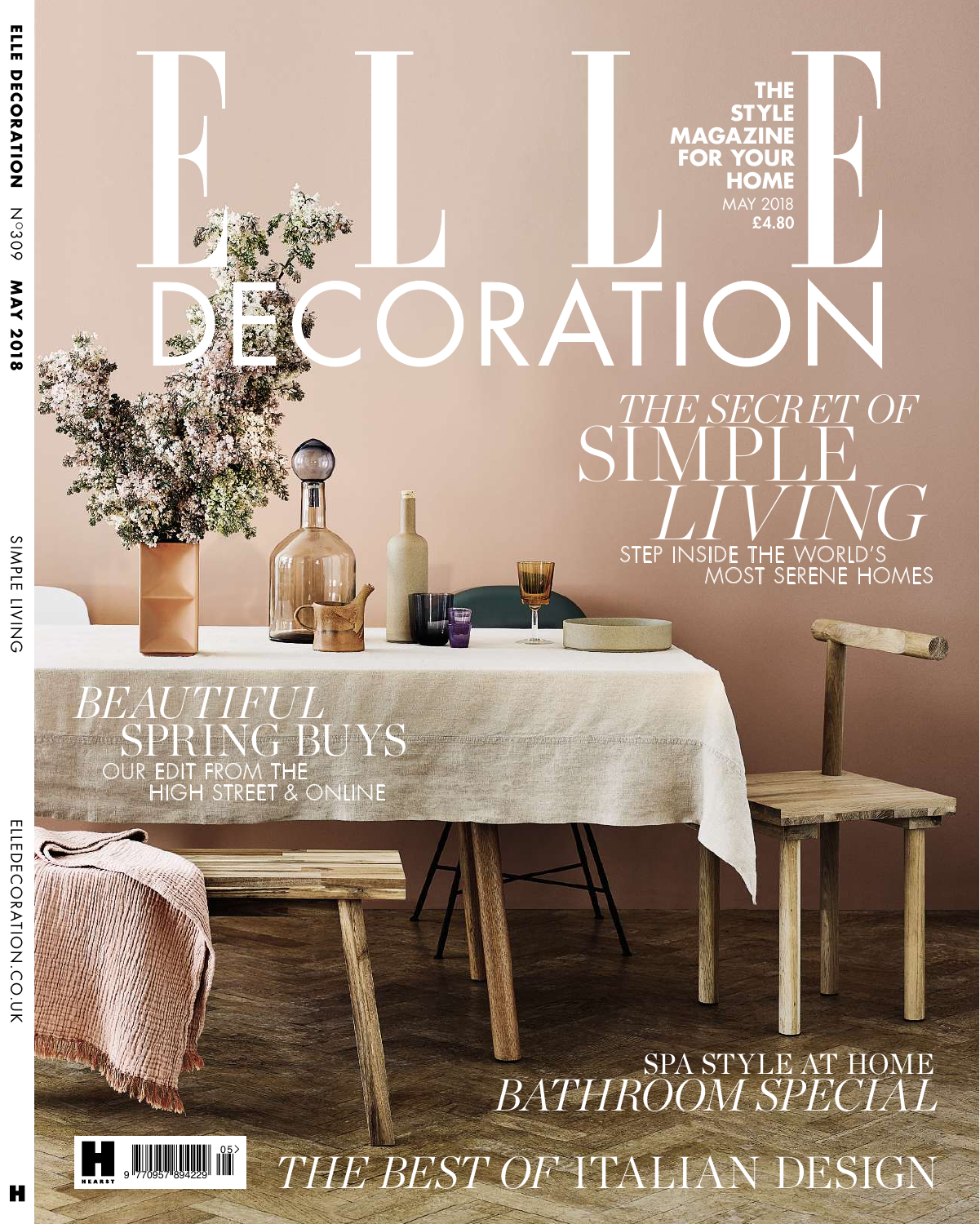with it right away, but I found it hard to see its potential,' says Dario Vitale of the 170-square-metre former insurance office he bought in the upmarket Porta Romana district of Milan. The initial excitement that Dario had felt after spotting the 'for sale' sign on the beautiful 1930s building he passed every day on his way to work was dented when he stepped inside to discover linoleum floors, a false ceiling and harsh neon lighting. He needn't have been concerned, though – this building's original features,<br>from pristine parquet floors and decorative bathroom tiles to gloriously high corniced from pristine parquet floors and decorative bathroom tiles to gloriously high corniced Trom pristine parquet floors and decorative bathroom<br>ceilings, were waiting patiently to be rediscovered.  $\begin{array}{}\n\mathcal{C}^{\mathcal{C}}\\
\mathcal{C}^{\mathcal{C}}\\
\mathcal{C}^{\mathcal{C}}\n\end{array}$  with it right away, but I found it hard to see its potential,<br>
170-square-metre former insurance office he bought in the<br>
district of Milan. The initial exciteme

This is an apartment with history – it was once home to the celebrated Italian playwright Dario Fo – and, thanks to a chance encounter with the previous owner, Dario was able to fully imagine its splendour. Inspired, he started to recreate that grandeur, beginning a year-long renovation with the lightest of touches.

Today, the flat is bright and spare, sparsely decorated with objects selected for sentimental reasons and displayed with a minimalist's restraint. 'I have always been fascinated by two things: the aesthetics of monastic austerity and Eastern philosophies,' explains Dario. 'This is why I have ornate Japanese screens, as well as paintings and photographs by Gandhi.' The influence of Eastern culture sits comfortably beside

> Living room The striking chandelier is a design by Stilnovo from the 1950s – the sofa and corner table are also originals from the same era. The pieces on the table are from Milan-based Stories of Italy, which sells Italian crafts Stockist details on p213 □



more rustic elements, such as the large cherry wood dining table lit from above by the school fete-style 'Light My Table' string of bulbs by Belgian design firm Studiomie, as well as classic 1950s designs by Italian lighting firm Stilnovo. The key to blending these different eras and ideas is keeping everything else simple. The neutral colour of the walls creates a calm, museum-like backdrop that underlines the importance of the few decorative elements on display.

The apartment's serene look is broken up only by splashes of green – the rug in the dining area resembles a perfectly tended lawn, while images of foliage play across Dario's Japanese screens, and ferns and arrangements of dried flowers are dotted artfully throughout the space. It is not just an appreciation of the natural world that led to this palette choice. 'As a kid, I read in a newspaper that not many people choose green for their homes because it's a difficult colour – it's risky, but one that fascinates intelligent people. Since then, the shade has become a sort of obsession of mine.'

How does Dario feel about his home now that he has successfully uncovered its many concealed charms? 'It's a house. That is all. It fulfils real, shared and primitive needs: there's a living room, a kitchen, a dining room, a bedroom, two bathrooms, a guest room,' he replies, using his fingers to count out the practical merits. It's a typically zen answer, but one that underplays Dario's part in the history of this apartment.



Hallway Wall-mounted vintage lamps by Artemide are placed above a stack of well-travelled suitcases and trunks